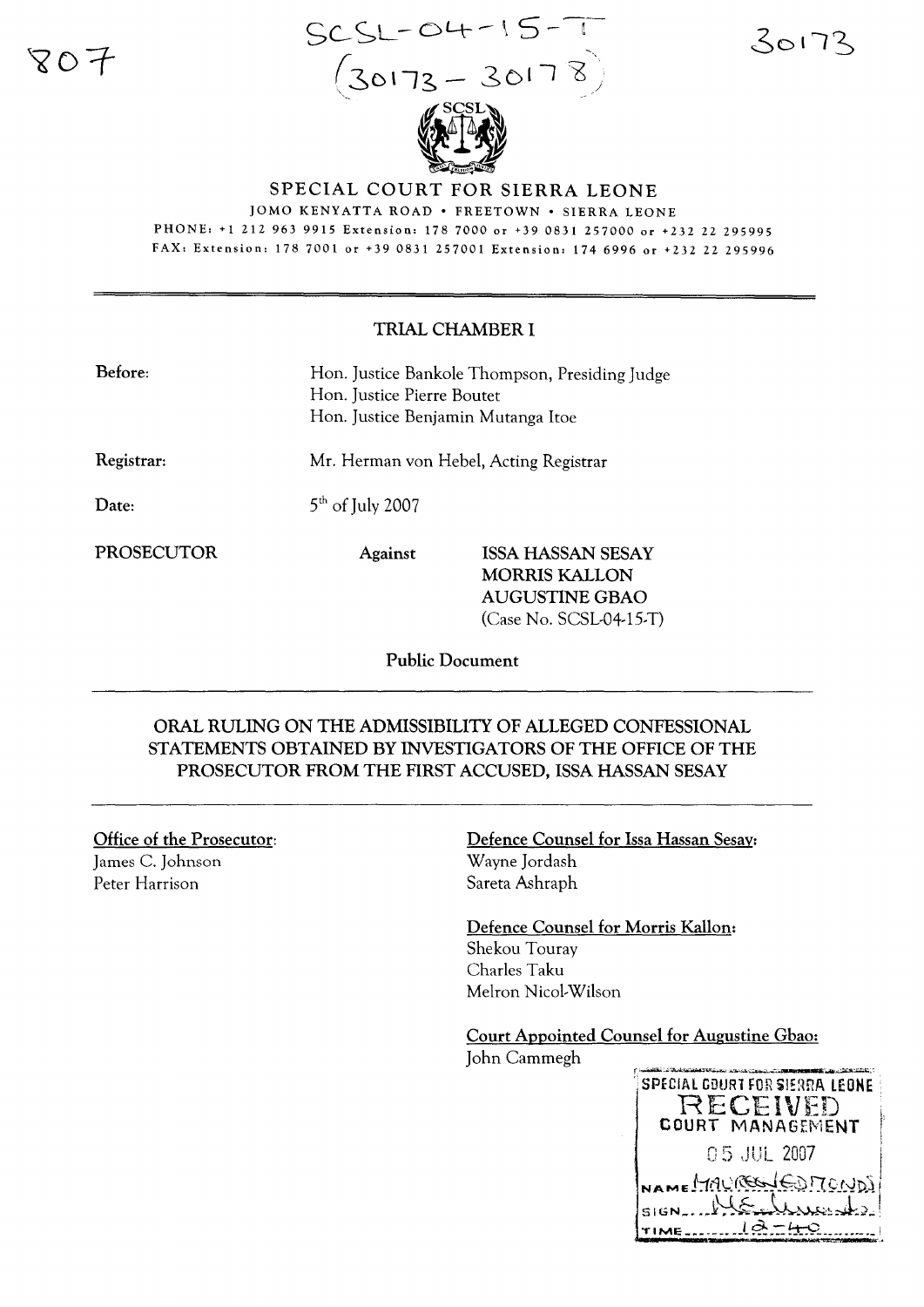**TRIAL CHAMBER I** ("Trial Chamber") of the Special Court for Sierra Leone ("Special Court") composed of Hon. Justice Bankole Thompson, Presiding Judge, Hon. Justice Pierre Boutet, and Hon. Justice Benjamin Mutanga ltoe;

**SEIZED** of an Oral Application by the Prosecution on the 5<sup>th</sup> of June 2007 to admit alleged confessional statements obtained by the Investigators of the Office of the Prosecutor from the First Accused, Issa Hassa Sesay;

**MINDFUL** of the oral submissions advanced by Learned Lead Counsel for the Prosecution Mr. Peter Harrison on the one hand, and also by Mr. Wayne Jordash, Learned Lead Counsel for the Defence Team of the First Accused on the other;

**MINDFUL** of the provisions of Rule 92 as read conjunctively with Rules 43, 63 and 95 of the Rules of Procedure and Evidence;

**MINDFUL** of the provisions of Rule 54 of the Rules of Procedure and Evidence;

#### **HEREBY** ISSUES **THE FOLLOWING ORAL RULING:**

1. This is the unanimous Ruling of this Trial Chamber on the issue of the voluntariness or otherwise of the statements alleged to have been made by the First Accused to the Prosecution on successive dates between the months of March and April 2003, coupled with that of the voluntariness of the alleged waiver by the First Accused of his right to the presence of Counsel during the said interviews.

2. Having heard in the course of the *Voir Dire* proceeding the case both for the Prosecution and for the First Accused as presented through witnesses for both the Prosecution and First Accused respectively; and having heard legal submissions by both Counsel for the Prosecution and Counsel for the First Accused on the aforementioned issue;

Case No. SCSL-04-1  $\sqrt{ }$ 

 $\frac{1}{2}$   $\frac{5^{th} \text{ of July 2007}}{5}$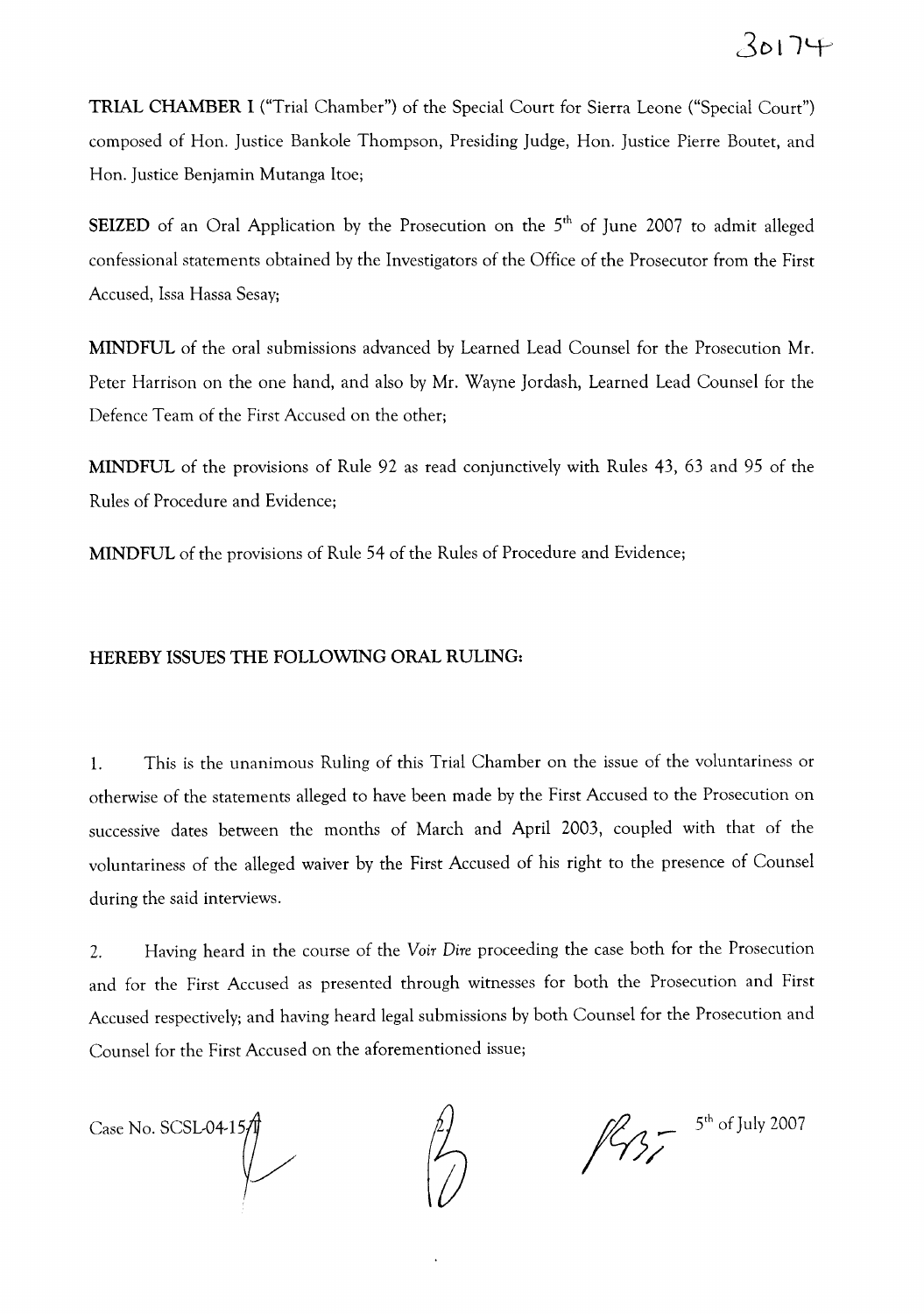3. And having deliberated upon the said issue in the light of the evidence and legal submissions put forward by both sides;

4. This Chamber, taking all the facts and circumstances as gathered from the totality of the evidence into consideration, and the applicable law and jurisprudence in situations of this nature, finds that the alleged statements obtained from the First Accused during the interviews by the Prosecution were not voluntary in that they were obtained by fear of prejudice and hope of advantage held out by persons in authority, the Prosecution having failed to discharge the burden of proving beyond reasonable doubt, under the provisions of Rule 92 as read conjunctively with Rules 43 and 63 of the Rules of Procedure and Evidence.

5. In the light of these findings, The Chamber, accordingly RULES that the alleged statements are inadmissible under Rule 95 and cannot be used even for the limited purpose advanced by the Prosecution of cross-examining the First Accused in order to impeach his credibility.

6. A detailed Reasoned Decision will be published in due course.

Hon. Justice Benjamin Mutanga ltoe appends a separate and concurring opinion to the present Ruling.

Done at Freetown, Sierra Leone, this  $5^{\text{th}}$  day of July 2007 ...... Hon. Justice Pierre Boutet Hon. Justice Benjamin Mutanga Itoe Hon. Justice Bankole Thompson Presiding Judge

Trial Chamber I

Leone] Case No. SCSL-04-15-T  $\left( \begin{array}{ccc} 1 & 1 \end{array} \right)$   $\left( \begin{array}{ccc} 2 & 3 \end{array} \right)$ 

Œ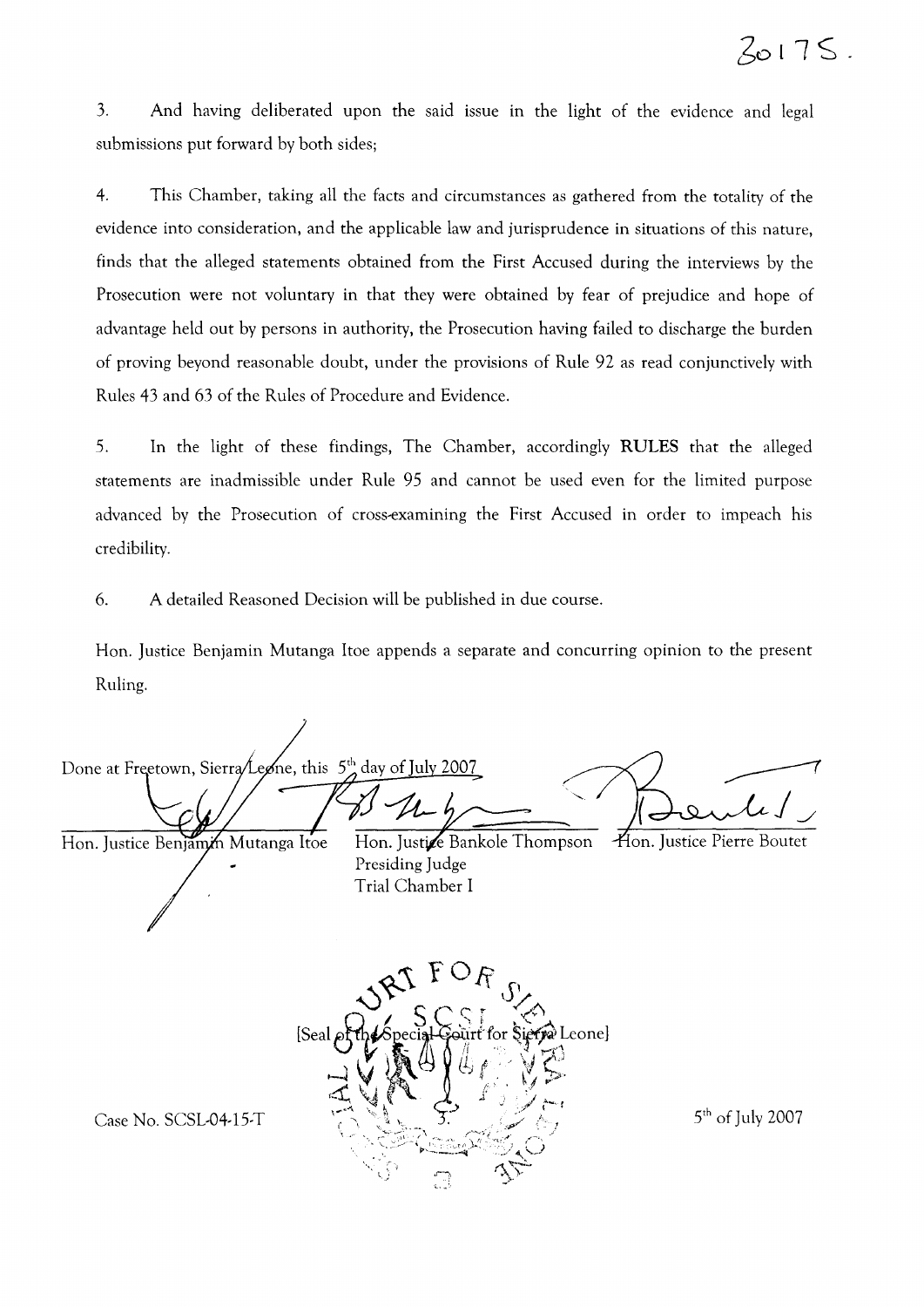$30176$ 



SPECIAL COURT FOR SIERRA LEONE

JOMO KENYATTA ROAD· FREETOWN· SIERRA LEONE

PHONE: +1 212 963 9915 Extension: 178 7000 or +39 0831 257000 or +232 22 295995 FAX: Extension: 178 7001 or +390831257001 Extension: 1746996 or +232 22 295996

### TRIAL CHAMBER I

| Before:           |                    | Hon. Justice Bankole Thompson, Presiding Judge<br>Hon. Justice Pierre Boutet<br>Hon. Justice Benjamin Mutanga Itoe |  |
|-------------------|--------------------|--------------------------------------------------------------------------------------------------------------------|--|
| Registrar:        |                    | Mr. Herman von Hebel, Acting Registrar                                                                             |  |
| Date:             | $5th$ of July 2007 |                                                                                                                    |  |
| <b>PROSECUTOR</b> | <b>Against</b>     | <b>ISSA HASSAN SESAY</b><br><b>MORRIS KALLON</b><br><b>AUGUSTINE GBAO</b><br>$(Case No. SCSL-04-15-T)$             |  |

Public Document

SEPARATE CONCURRING OPINION OF HON. JUSTICE BENJAMIN MUTANGA ITOE ON THE ORAL RULING ON THE ADMISSIBILITY OF ALLEGED CONFESSIONAL STATEMENTS OBTAINED BY INVESTIGATORS OF THE OFFICE OF THE PROSECUTOR FROM THE FIRST ACCUSED, ISSA HASSAN SESAY

Office of the Prosecutor: James C. Johnson Peter Harrison

Defence Counsel for Issa Hassan Sesay: Wayne Jordash Sareta Ashraph

Defence Counsel for Morris KaHon: Shekou Touray Charles Taku Melron Nicol-Wilson

Court Appointed Counsel for Augustine Gbao:

John Cammegh

SPECIAL COURT FOR SIERRA LEONE RECEIVED COURT MANAGEMENT 05 JUL 2007 NAME MAVRESS EDITONS  $s$ IGN  $\ldots$ KKE  $+$  $\circ$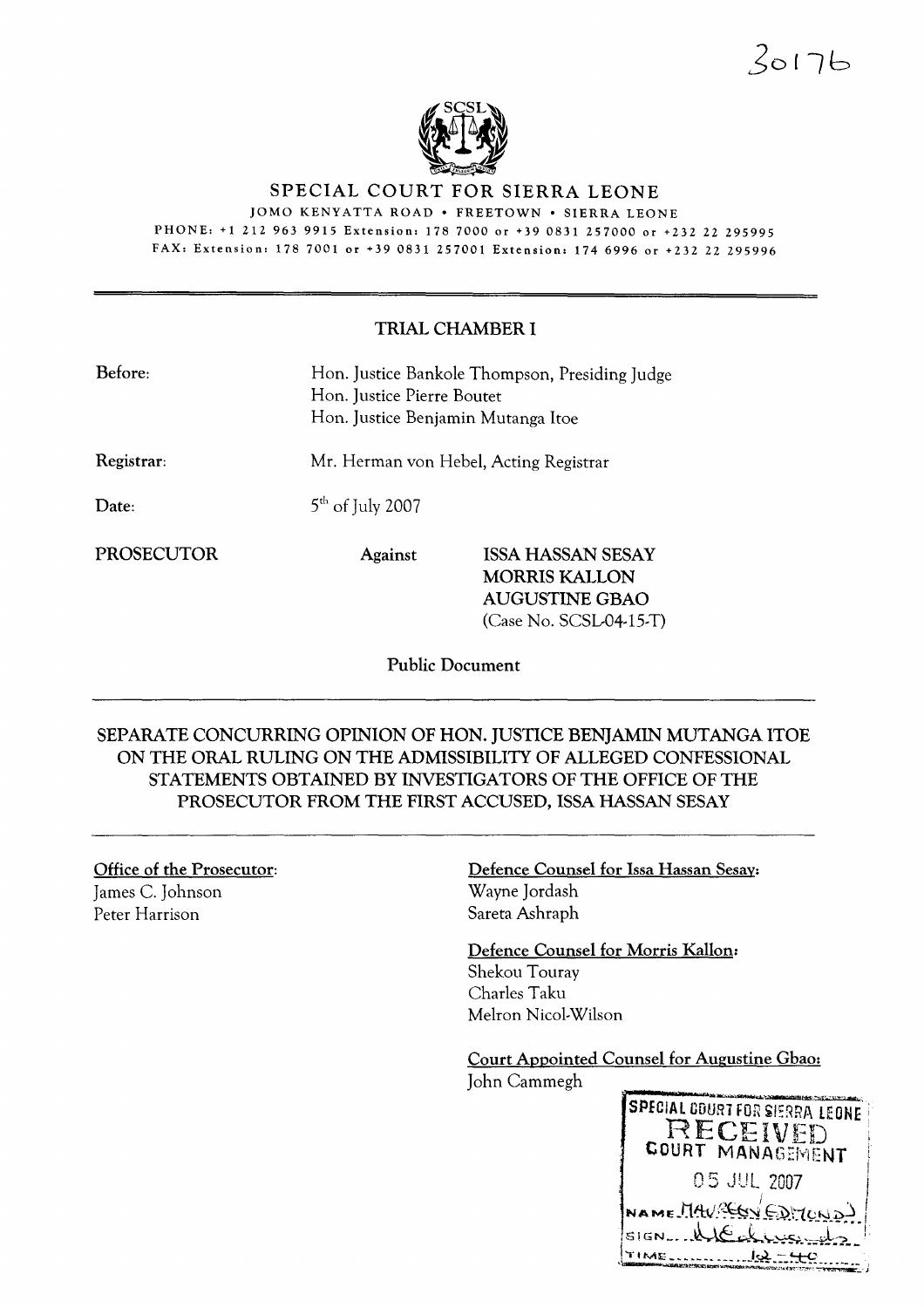**SEIZED** of an Oral Application by the Prosecution on the 5<sup>th</sup> of June 2007 to admit alleged confessional statements obtained by the Investigators of the Office of the Prosecutor from the First Accused, Issa Hassa Sesay;

**MINDFUL** of the oral submissions advanced by Learned Lead Counsel for the Prosecution Mr. Peter Harrison on the one hand, and also by Mr. Wayne Jordash, Learned Lead Counsel for the Defence Team of the First Accused on the other;

**MINDFUL** of the provisions of Rule 92 as read conjunctively with Rules 43, 63 and 95 of the Rules of Procedure and Evidence;

**MINDFUL** of the provisions of Rule 54 of the Rules of Procedure and Evidence;

# **NOW THEREFORE, 1 HON. JUSTICE BENJAMIN MUTANGA ITOE DO HEREBY ISSUE THE FOLLOWING SEPARATE CONCURRING OPINION**

1. I would like to say here that I concur entirely with the Decision that has been read by the Honourable Presiding Judge and that in so concurring, I will only add an additional italicised element in Paragraph 4 of that Decision.

2. I would accordingly therefore, only be reading Paragraph 4 of the Unanimous Decision of the Chamber which should now read as follows:

> This Chamber, taking all the facts and circumstances as gathered from the totality of the evidence into consideration, and the applicable law and jurisprudence in situations of this nature, finds that the alleged statements obtained from the First Accused during the interviews by the Prosecution, *"as wen as his aUeged waiver of his rights* to *Counsel",* were not voluntary in that they were obtained by fear of prejudice and hope of advantage held out by persons in authority, the Prosecution having failed to discharge the burden of proving beyond reasonable doubt, under the provisions of Rule 92 as read conjunctively with Rules 43 and 63 of the Rules of Procedure and Evidence.

Case No. SCSL-04-15-T  $\alpha$  2. 5<sup>th</sup> of July 2007